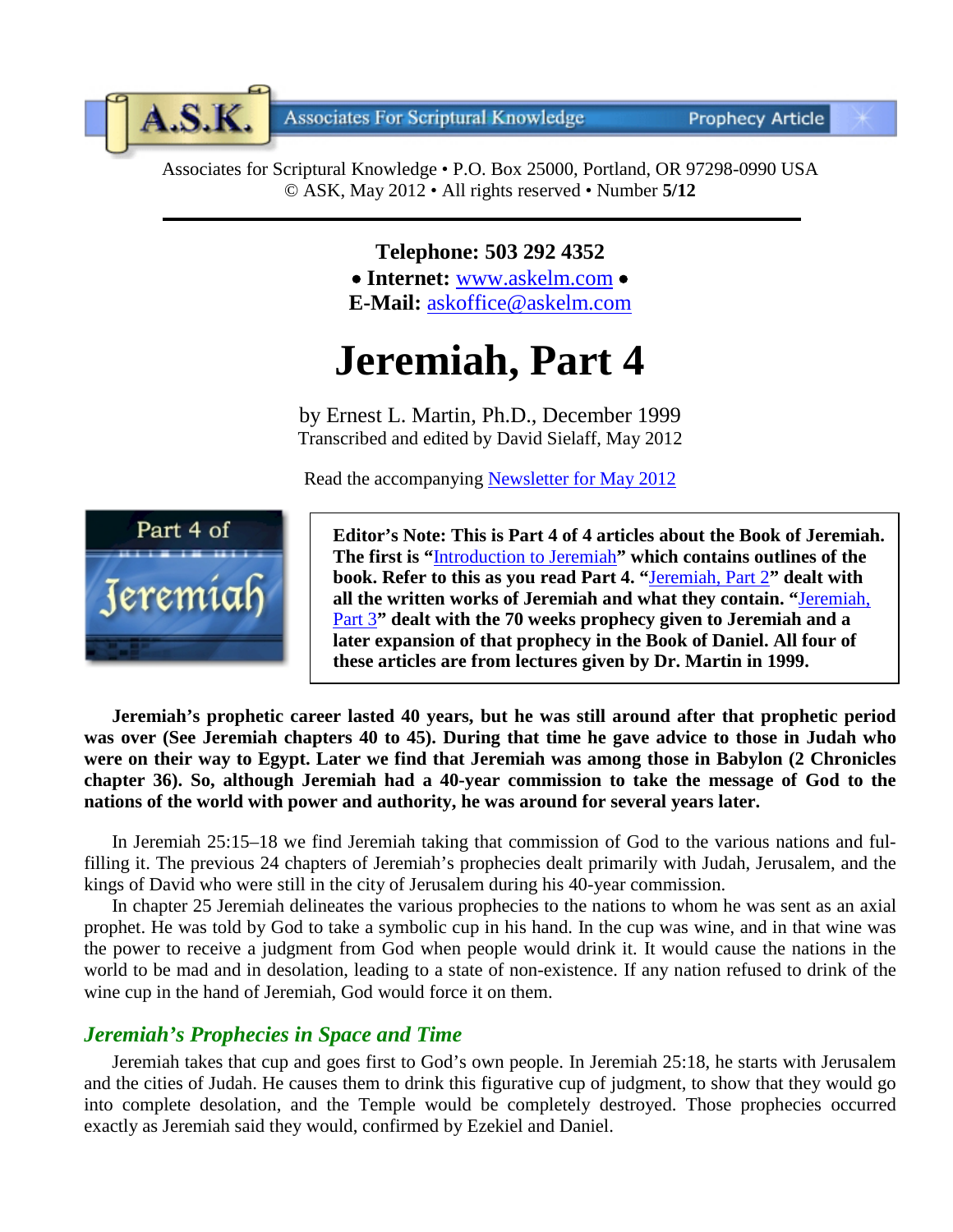Jeremiah then goes to the nations round about Judah, to Egypt, and farther afield up to the Medes in the north and then, as it says in verse 26, to nations **"far and near, …** [to] **all the kingdoms of the world, which are upon the face of the earth**." The United States of America was not a political entity back at that time but the geography was here, our territory was here. This prophecy of Jeremiah lasts down until our time today because he says in verse 26 that the last power to drink of this cup of judgment would be Shishak (Babylon). It is a type of Babylon we find in the Book of Revelation chapters [1](#page-1-0)7 and 18, called Mystery Babylon.<sup>1</sup>

Mystery Babylon will control the entirety of this world just before the second advent of Christ back to this earth. It will be controlled by the anti-Christ that we find in other sections of scripture. That is why Jeremiah says that Shishak (Babylon) would also drink this cup of judgment but not back at that time.

The judgment of Babylon would occur as described in Daniel chapter 2, with Daniel's interpretation of Nebuchadnezzar's dream of a metal image on the plains of Shinar. The stone that will destroy the image will be the Kingdom of God on this earth. Scriptures in the Books of Revelation and Daniel show that Christ Jesus, the Messiah, would then begin to rule. Shishak will cease to exist. Jeremiah's prophecies were the basis for these other prophecies. That is why we find him mentioned in so many places.<sup>[2](#page-1-1)</sup>

Jeremiah introduced, in one way, the Messiah to the world although it is Daniel who specified the chronological time periods in which all would occur. Remember that Daniel chapter 9 refers to Jeremiah. Several prophets refer back to Jeremiah. Why? It is because Jeremiah had the commission given by God to state many of these things in the first place. Daniel says that in the first year of Darius, he,

# **"... understood by books the number of years, whereof the word of YHWH came to Jeremiah the prophet, that he would accomplish seventy years in the desolations of Jerusalem."**

#### • *Daniel 9:2*

The 70 years would pass and Jerusalem would be restored.

As we find in Zechariah chapter 2 and also Zechariah chapter 7, when the Jews returned to Judah from the Babylonian captivity they did not find — as expected — the prophecies of Jeremiah being fulfilled in the fashion that Jeremiah stated them. They wondered what was going on. But Daniel in this first year of Darius, just after the Babylonian captivity, is given an interpretation that is rather different. It was an expansion based upon those 70 years of Jeremiah.

In Daniel 9:24 one part of the 70 years is expanded into 70 weeks, and that means 70 weeks of years, 70 x 7 equaling 490 years. These 70 weeks are broken up into 4 divisions. A division of 7 weeks (which is 49 years), and then a division of 62 weeks (434 years), and then one week at the end of the age which is divided into halves. On one side 3½ years and on the other side 3½ years.

Remember in Daniel chapter 9 how the 3½ years or **"a time, times and half a time"** or 1260 days are found in prominence? Go to the Book of Revelation and you find the 1260 days, 42 months and **"a time, times and half a time"** there. That also deals with this last week of Daniel. These weeks of Daniel are based on the 70-years prophecy that Jeremiah said Jerusalem would be desolate. Daniel intensifies that prophecy and brings it down to the time when the Messiah would come on earth, would die, and then be resurrected.

This prophecy of the 70 weeks reaches directly to Jesus Christ (and further to the time in our future), 483 years from the building of the city of Jerusalem on down until the Messiah would come. Most of you should understand the basic teachings of this 70 weeks prophecy by now; it is 483 years. If you put that 483

<span id="page-1-0"></span><sup>&</sup>lt;sup>1</sup> Dr. Martin's article, " $M$ ystery Babylon the Great" tells about this entity, which is different than the physical city of Babylon to be rebuilt in Iraq. Judah's prophetic punishment was fulfilled. See my article "The

<span id="page-1-1"></span> $2^2$  See Dr. Martin's ["Jeremiah, Part 3."](http://www.askelm.com/prophecy/p120401.PDF) Even when Messiah was introduced into the world, when Jesus Christ came, a prophecy by Jeremiah was cited in the 2<sup>nd</sup> chapter of Matthew (where it speaks about Rama weeping for her children). Just before Jesus was crucified, we find a Jeremian prophecy about the 30 shekels of silver. In Matthew chapter 27 Jeremiah is associated with the crucifixion of Christ as an axial prophet. He helps introduce these epochal times into world history, times of importance when one epoch would end and another would begin. The passage in Matthew 27:9 is from Zechariah 11:12. Jeremiah wrote what we call today Zechariah chapters 9 to 14. *ELM*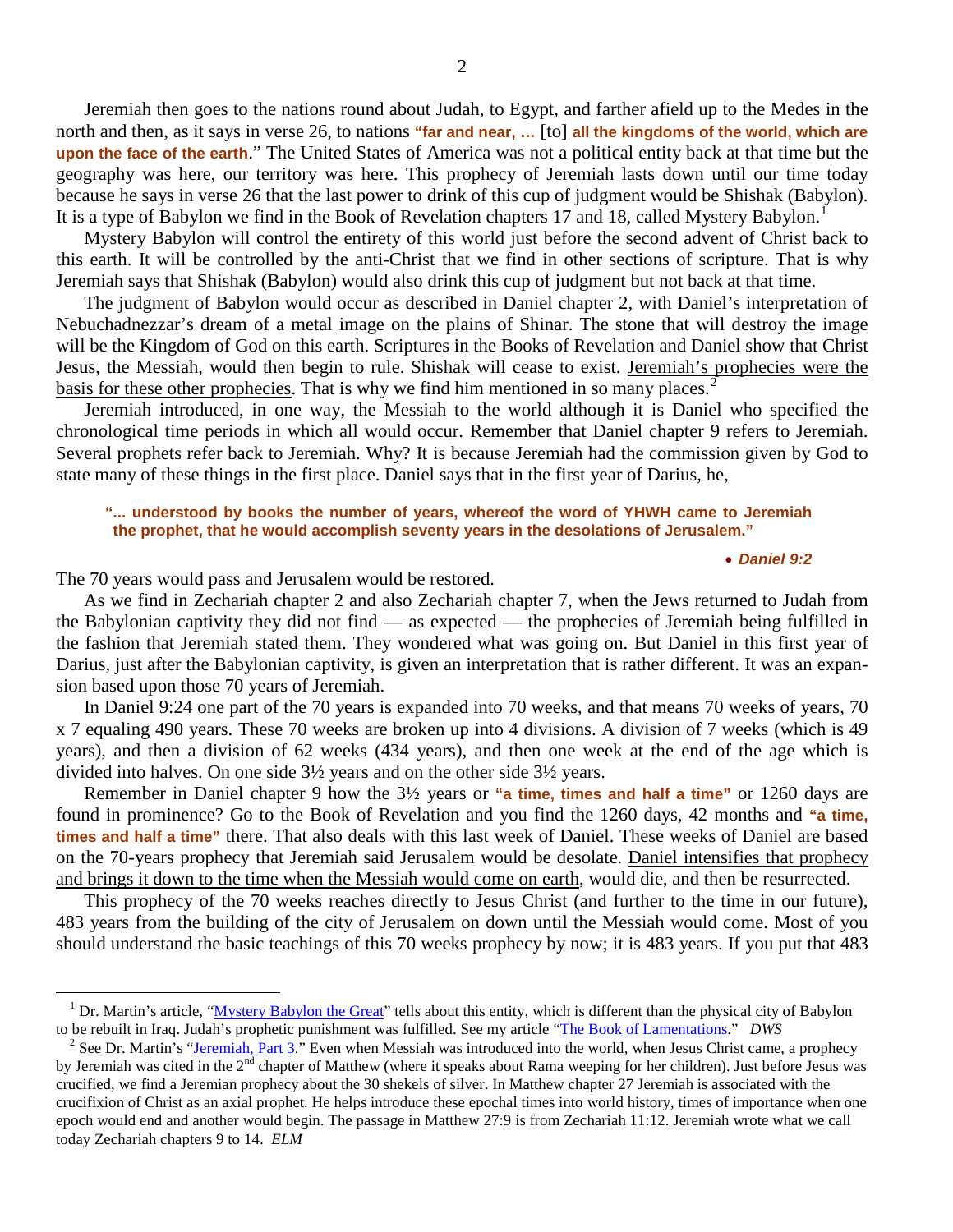years on to the ideal chronology of the Old Testament, you will find that the time of Jesus' birth, that very year, concludes the 48[3](#page-2-0) years.

If you attach that to the 70 years that Jeremiah talked about (and that Daniel refers to), then attach that to the number of years of the kings of Judah back to the  $4<sup>th</sup>$  year of Solomon when he built the Temple at Jerusalem (430 years), then go back to the Exodus period 480 years, then go back to 430 years before that to the 99<sup>th</sup> year of Abraham, and then from the 99<sup>th</sup> year of Abraham to the first year of Adam (2,107 years). Add all that together you get 4,000 years precisely from the first Adam to the second Adam. All this is based primarily upon the prophecies of Jeremiah. That is why I am trying to show their importance in world affairs. Many people have not understood this to this time.<sup>[4](#page-2-1)</sup>

That all goes along in a sense with the 70 weeks prophecy, the 70 Sabbatical years that would pass over Jerusalem and the land of Judah because they did not keep the Sabbatical years when the kings of David, the descendants of David, were on earth. That is for a 490-year period.

# *Jeremiah Is Central*

Go to the Book of Second Chronicles at the very end, and I will show you how important this is. This chapter connects all these prophecies into a chronological framework so that we can be assured of what will happen in the future. We are coming to the end of the 6,000-year period prophesied in the scripture for mankind to live on earth without God's visible presence. Following that will be the 1,000 years called the millennium. Add that 1,000 to the 6,000 years and you come to a 7,000-year plan of God. Jeremiah was basically in the middle of that time period. He is telling us chronologically what to expect in the near future at the destruction of the city of Jerusalem and the house of God, the Temple. He told how long it would be until the people could go back to Jerusalem and reestablish the nation of Judah (not the kingdom because there would be no king of David from that time to the second advent of Christ). It would last until a king of David would come back much in the future.

The benchmarks for this (and the reason the 70 years are given by Jeremiah) are found in the last verses of 2 Chronicles 36:19, **"And they burned the house of God ..."** That means they burnt down the temple, which was in the 19<sup>th</sup> year of Nebuchadnezzar king of Babylon on the 9<sup>th</sup> and 10<sup>th</sup> of Ab (2 Kings 25:8–9; Jeremiah 52:12–13).

#### **"They break down the wall of Jerusalem. They burnt all the palaces thereof with fire. And they destroyed all the goodly vessels thereof."**

#### • *2 Chronicles 36:19*

When Ezra the priest put together the Old Testament he put the Book of Lamentations in the middle of four other books. Jeremiah wrote Lamentations with each chapter having elements of an acrostic to it. It had two books on either side in Ezra's canon of the Old Testament. Before Lamentations were the Song of Songs and the Book of Ruth. On the other side were the Book of Ecclesiastes and the Book of Esther. In the middle of the Megilloth was the destruction book by Jeremiah — the Book of Lamentations.

Ezra the priest said that Jeremiah ordained the reading of Lamentations at the particular time of the year when the Temple itself was destroyed. It was an ordinance done "to this day" (2 Chronicles 35:25, meaning Ezra's day when he wrote that phrase). It was read on the  $9<sup>th</sup>$  of Ab to remember the Temple's destruction.

<span id="page-2-0"></span><sup>&</sup>lt;sup>3</sup> On the 483 years ending with the birth of Christ, see. Martin's article ["New Discoveries in Chronology and Prophecy.](http://www.askelm.com/prophecy/p021102.htm)" See Table A in Dr. Martin's article ["Chronology: The Key to Prophetic Understanding -](http://www.askelm.com/prophecy/p900901.htm) Part 1." Jesus' birth took place on September 11, 3 BC. See Dr. Martin's book *[The Star that Astonished the World](http://askelm.com/star/index.asp)* where this date is demonstrated*.* See below, footnote 7. The 483 years is made up of 69 weeks of years of Daniel 9:20–27. There are still 7 years of the prophecy that are yet to be fulfilled, made up of two consecutive sets of 3½ years. We presume (but cannot know) that the 3½ years will immediately follow one another. *DWS*<br><sup>4</sup> For a full and graphic explanation (besides ["Chronology: The Key to Prophetic Understanding -](http://www.askelm.com/prophecy/p900901.htm) Part 1"), see these ASK arti-

<span id="page-2-1"></span>cles: ["Chronology: The Key to Prophetic Understanding -](http://www.askelm.com/prophecy/p900902.htm) Part 2," and ["The 'Great Generation' and Modern Prophecy."](http://www.askelm.com/prophecy/p021201.htm) *DWS*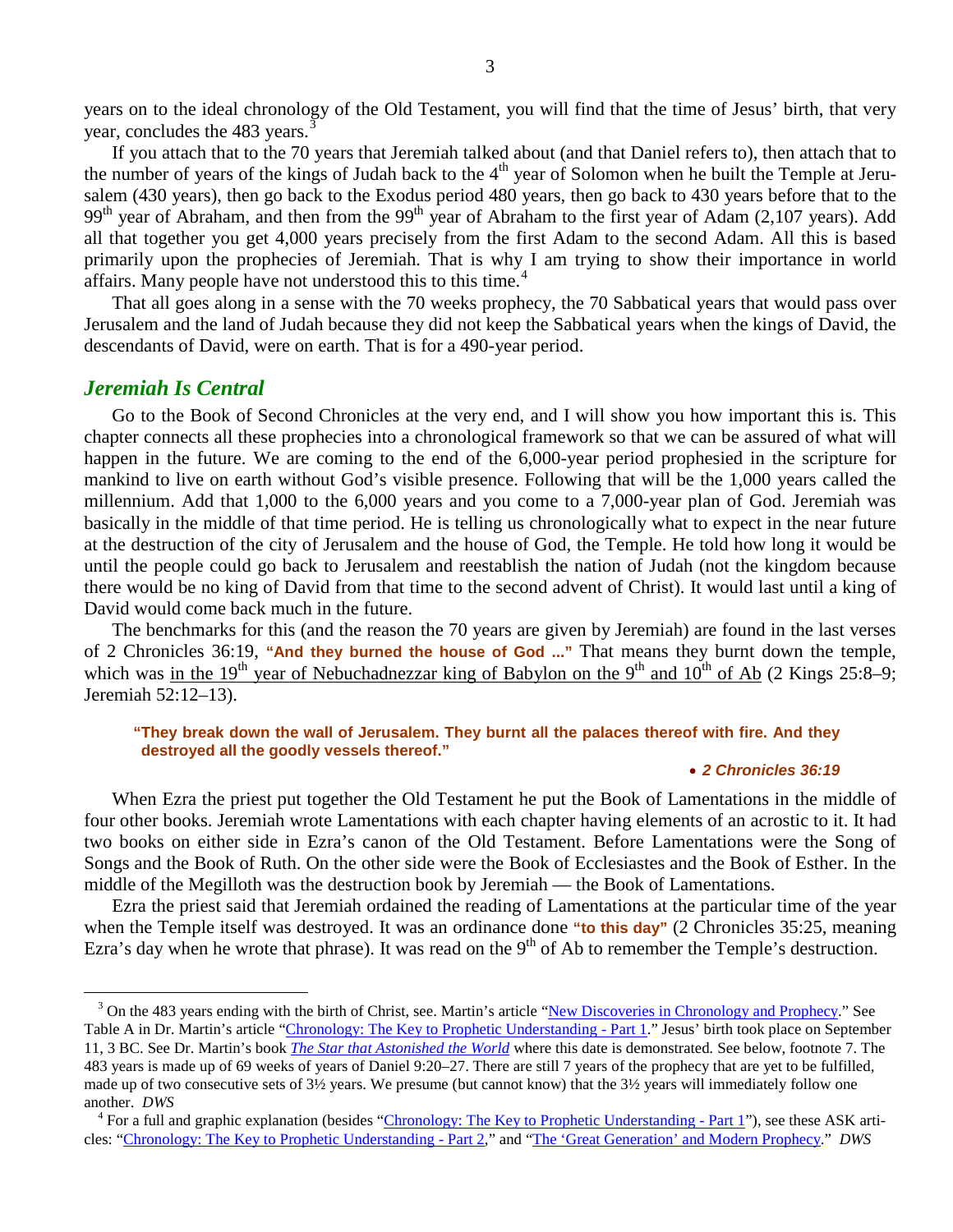# *The Sabbatical Years in Moses*

Go to Leviticus chapter 25. When Moses instructed the Israelites about the sabbatical years (before entering Canaan), once they entered and harvested crops, every seventh year they were to allow the land to lie fallow, not till, cultivate, or harvest. That applied only in the land of Israel, only in the land of Canaan. It did not apply to Jews in Egypt, in Babylon or in other areas of the world in their Diaspora. For those in the land, as long as they were in Canaan, every seventh year was to be fallow. The land was to have a rest from farming every  $7<sup>th</sup>$  year. The sabbatical year had a prophetic significance.

- The sabbatical years should have been kept in the time of David, but they were not.
- They should have been kept in the time of Solomon, but they were not.
- In the reigns of the later kings of Judah down to the time of Jeremiah they should have been kept, but they were not.

In fact, God only went back to the time of Solomon to show His grievance regarding these sabbatical years as we shall see. He did not go back to the time of Joshua, but only back to that 490-year period.<sup>[5](#page-3-0)</sup>

God said the land would rest for 70 years, would be desolate of people and lie fallow with no one to farm it. That was to fulfill what Moses said in Leviticus chapter 25. Most people have avoided these sections of scriptures or they have not understood them. It is no wonder that they cannot comprehend the chronological aspects of the scripture. Chronology is based upon the very fundamental facts given by Moses in chapter 25:

## **"YHWH spoke unto Moses in Mount Sinai saying, 'Speak unto the children of Israel, and say unto them, When you come into the land which I give you, then shall the land keep a sabbath unto YHWH.'"**

## • *Leviticus 25:1–2*

It was to occur once they started to farm the land then at peace all around, not before. He goes on to say how this was to be put into effect. Verse 3 and following:

**"Six years you shall sow your field, and six years you shall prune your vineyard, and gather in the fruit thereof, but in the seventh year shall be a sabbath of rest unto the land, a sabbath for YHWH; you shall neither sow your field, nor prune your vineyard. That which grows of its own accord of your harvest you shall not reap, neither gather the grapes of your vine undressed: for it is a year of the rest unto the land.**

**And the sabbath of the land shall be food for you** [yes, but how?]**, for you, and for your servant, and for your maid, and for your hired servant, and for your stranger that sojourns with you, and for your cattle, and for the beast that are in your land, shall all the increase thereof be meat** [or food]**."**

#### • *Leviticus 25:3–7*

It was all right to eat that which springs up by itself but you could not harvest the land or plow the land. You could not prune the grapes. You could not harvest the wheat, the barley, or the grapes, or make wine from them at all, every seventh year. You can do it for all six years but you cannot do it in the seventh year.

# *Sabbatical Years*

In 2 Chronicles 36:19 it says the house was burnt down and the city of Jerusalem completely destroyed. Verse 20:

<span id="page-3-0"></span><sup>&</sup>lt;sup>5</sup> In other words, there is no biblical evidence that sabbatical years were kept after David. We know for certain that God held His people responsible for not keeping the sabbatical years during the period of the kings of Judah. There is evidence, however, that sabbatical years were observed during the period of the New Testament. *DWS*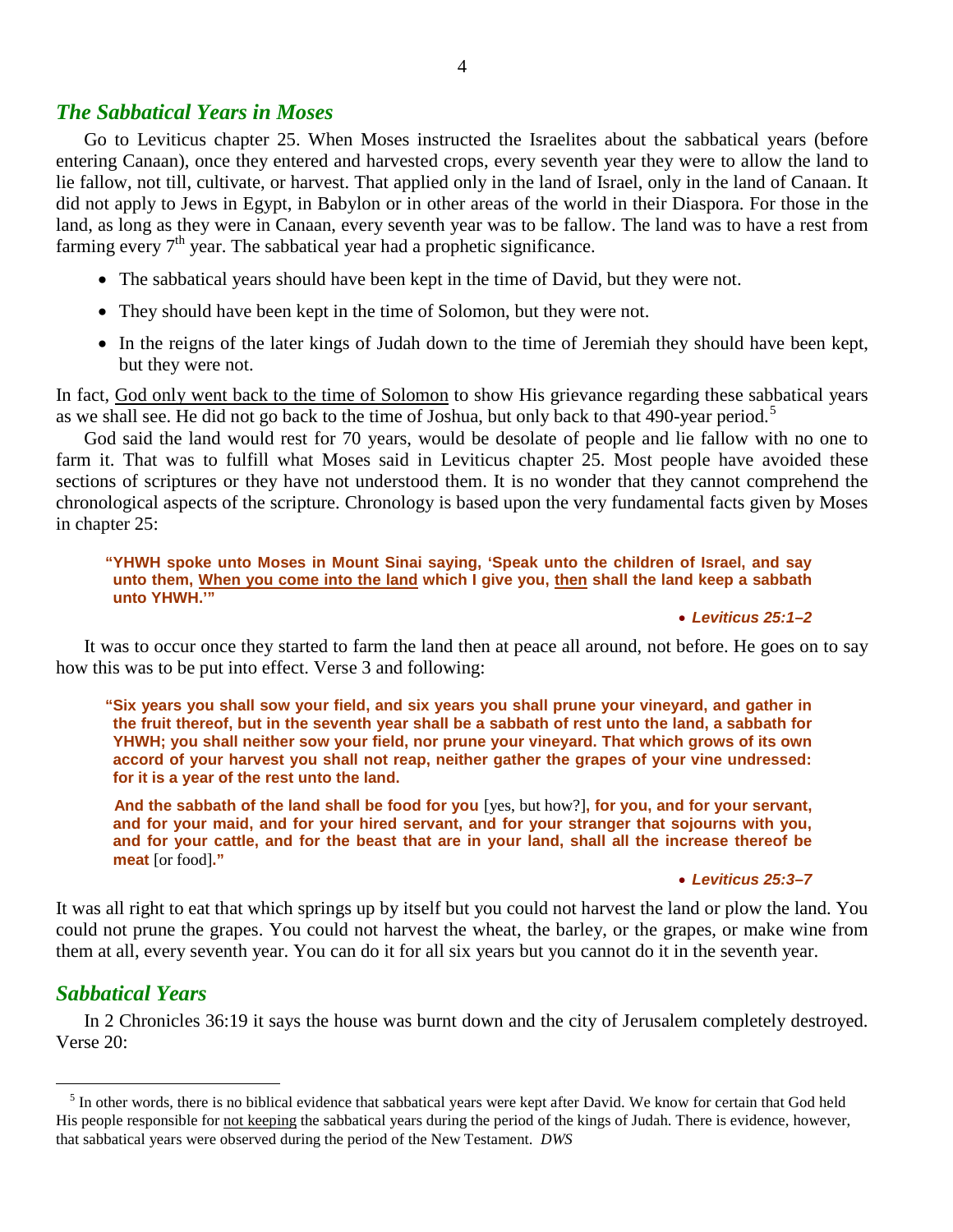**"And them that had escaped from the sword carried he** [that is, Nebuchadnezzar] **away to Babylon where they were servants to him and his sons until the reign of the kingdom of Persia; to fulfill**  [note this] **the word of YHWH by the mouth of Jeremiah, until the land had enjoyed her sabbaths: for as long as she** [the land] **lay desolate she kept sabbath, to fulfill three score and ten years."**

# • *2 Chronicles 36:20–21*

It is talking about a land Sabbath. This is not a weekly Sabbath, the  $7<sup>th</sup>$  day of the week, or an annual Sabbath like the first day of Unleavened Bread, or Pentecost, Trumpets, Atonement, the first day of Tabernacles or the octave (the last day). It was not one of those Sabbaths. This is another type of Sabbath for the land.

When we examine what this land Sabbath is all about, we find significant teaching in the Book of Jeremiah at that time, but also for us today. It shows how the conclusion of the 70-weeks prophecy of Daniel leads to the introduction of Christ into the world. All of these are involved with sabbatical years. Daniel's prophecy from Daniel 9:24 (to the end of the chapter 9) of 70 weeks are those 70 sabbatical cycles.

When the Israelites conquered the land of Canaan under Joshua, and after the first 7 years were over, they divided the land by lot. Then every  $7<sup>th</sup>$  year thereafter they were to let the land lie idle for the  $7<sup>th</sup>$  year. No sowing or reaping could be done. You could pick by hand, but not for commercial purposes. Every 7<sup>th</sup> year was a sabbatical year.

# *How the Sabbatical Years Should Have Been Observed*

Here is what Jeremiah said: The 70-years captivity that Nebuchadnezzar was to inflict upon the Jews was to satisfy 70 sabbatical years that the land never enjoyed from the time of King Solomon down to the time of Jeremiah. The land never had its 70 years of sabbatical periods.

Jeremiah said it would happen because God would take the Israelites, the Jews, out of the land. God said in effect, *I will take them to Babylon and the land will lay desolate for 70 years* (Jeremiah 25:11–12,  $29:10$ .<sup>[6](#page-4-0)</sup> That 70 years must be emphasized, because almost all scholars today say that in no way was that period of time 70 years, although we find 6 different times in the Bible saying it was 70 years. The 70 weeks prophecy of Daniel is the  $7<sup>th</sup>$  occasion, and it is based upon the 70 years. Seven different times. No wonder people make mistakes on the overall understanding of Old Testament chronology leading to Jesus Christ, and leading up to our period today. Jeremiah says it is 70 years and it is 70 years and I can prove that the Bible is absolutely correct.

The desolation to occur upon the land of Judah was to fulfill the word of the Lord by the mouth of Jeremiah until the land enjoyed her Sabbaths. Judah lay desolate for the land to keep the Sabbaths to fulfill the three score and ten years. These 70 years would end at a particular time when a king of Persia would come on the scene. The writer of Chronicles (who was probably Ezra the priest) writes:

# **"Now in the first year of Cyrus king of Persia, that the word of YHWH spoken by the mouth of Jeremiah might be accomplished** [regarding the 70 years]**, YHWH stirred up the spirit of Cyrus king of Persia ..."**

# • *2 Chronicles 36:22*

In 2 Chronicles chapter 36 Jeremiah's prophecy of the 70 years would commence from the time after the city and Temple of Jerusalem were destroyed and the people of Judah taken to Babylon.<sup>[7](#page-4-1)</sup> Finally in the time of Cyrus, king of Persia, they could go back and rebuild the city of Jerusalem and the Temple.

<span id="page-4-0"></span> <sup>6</sup> In fact, Jeremiah in Lamentations 2:6 writes **"YHWH has caused the solemn feasts and sabbaths to be forgotten in Zion, …"** God Himself caused the people of Zion to forget His sabbaths. Does this include the land sabbaths? Well, if God caused them to forget the feasts, the weekly and annual sabbaths, it is unlikely they would honor God and observe the sabbatical years, considering the great corruption of the wealthy, the prophets, priests, and royalty. *DWS*<br><sup>7</sup> The 70 years exile to Babylon began <u>one year after</u> the destruction. See ["Chronology: The Key to Prophetic Understanding -](http://www.askelm.com/prophecy/p900901.htm)

<span id="page-4-1"></span>[Part 1.](http://www.askelm.com/prophecy/p900901.htm)" *DWS*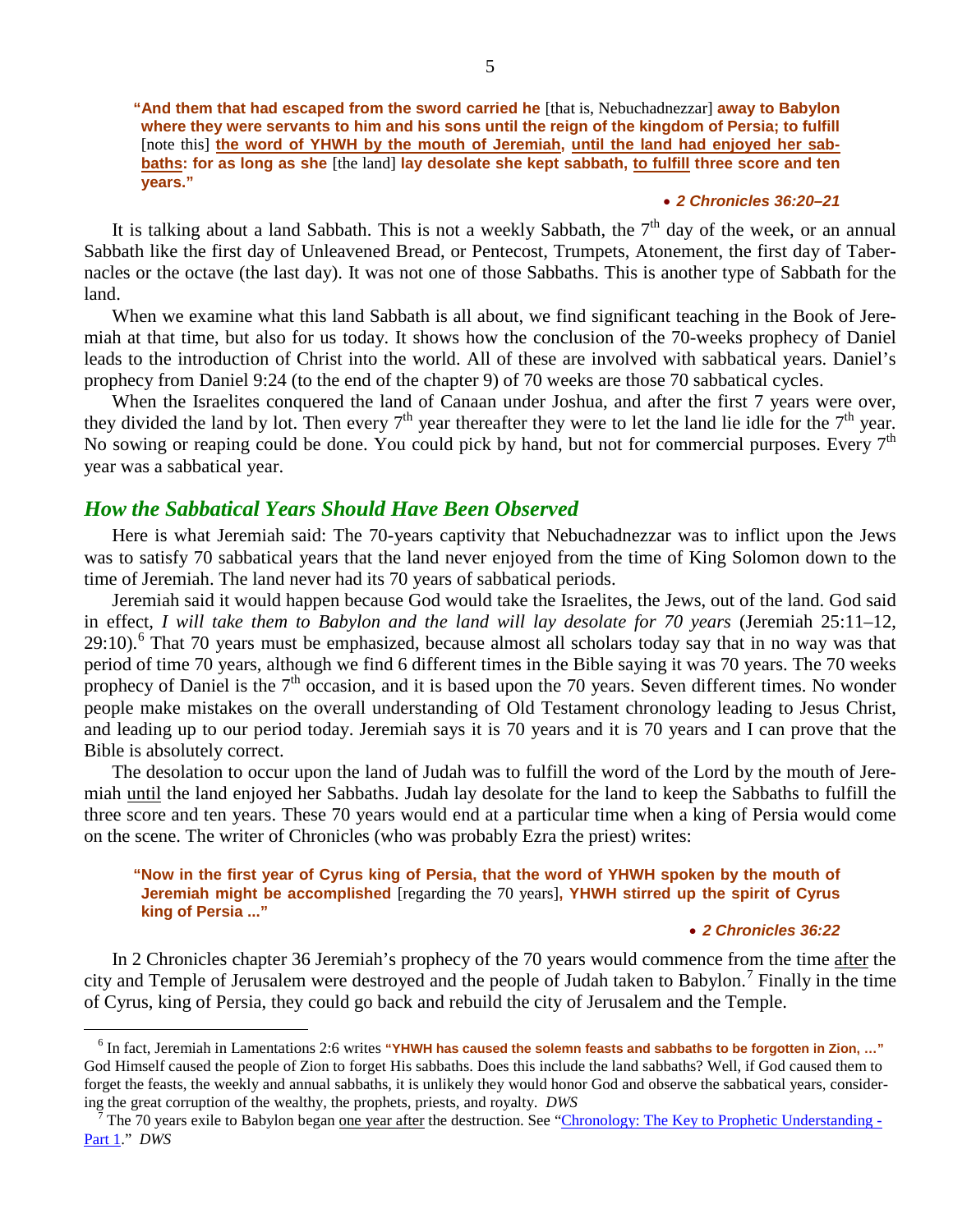Jeremiah first introduced the 70 years, Zechariah mentions it twice, and Daniel establishes even a greater rule with the 70-weeks prophecy. Jeremiah's prophecy amounts to a set of sabbatical years exactly as we find in 2 Chronicles chapter 36. Understanding sabbatical years from a chronological point of view is very important. If you do not understand about sabbatical years your comprehension of Ezekiel, Daniel and even the New Testament reaching on to the Book of Revelation will be distorted. Jeremiah says that from the time of Solomon they had not kept the sabbatical years.

# *Jubilee Years*

God had one other stipulation however. Another part of this law is very important to Moses. Isaiah mentions it, as do others. Leviticus 25:8: **"And you shall number seven sabbaths of years** [that means 49 years] **unto you, seven times seven years ...."** The 70 weeks prophecy of Daniel 9:24 is divided into 4 parts, the first part is 7 weeks, followed by a part of 62 weeks and then followed by a final week, a  $70<sup>th</sup>$  week, divided in half (in two parts),  $3\frac{1}{2}$  years on one side and  $3\frac{1}{2}$  years on the other.<sup>[8](#page-5-0)</sup>

But Moses says here regarding 49 years and then Jubilee:

# **"... and the space of the seven sabbaths of years shall be unto you forty and nine years. Then shall you cause the trumpet of the jubilee to sound on the tenth day of the seventh month, in the day of atonement shall you make the trumpet sound throughout all your land, and you**  shall hallow the fiftieth year [the year following the 49<sup>th</sup> year] ..."

#### • *Leviticus 25:8–10*

The 49<sup>th</sup> year is a sabbatical year followed by a Jubilee year which had the same agricultural provisions as a sabbatical year. In that case for two years running you must allow the land to lie fallow. That could be disastrous if you have droughts the previous 6 years, very definitely. It means you have to rely upon God to come to your rescue in such a situation. No economist on earth today would recommend such a thing, let me tell you, but God was telling the ancient Israelites through Moses to do just that.

God gave a stipulation that most people have overlooked entirely. Do you realize it was perfectly proper to work the land if God did not supply double the food in the  $6<sup>th</sup>$  year, or give three years of food in that  $6<sup>th</sup>$ year of a sabbatical year prior to a Jubilee?

Most people forget all about that, but it is true. If God did not supply double food in the  $6<sup>th</sup>$  year you did not have to keep the  $7<sup>th</sup>$  year. You could count the years but you did not have to keep it. If He did not supply three years of food before a sabbatical and a Jubilee year, it was all right to go ahead and plant again.

When do these years start? If these years would have started in the springtime, that would have been easier on the Israelites because they would have planted in the spring and harvested in the autumn. But the sabbatical years commenced (it says in Leviticus 25:9) on the  $10<sup>th</sup>$  day of the 7<sup>th</sup> month, in the month of Tishri, on the Day of Atonement, the fast day. Because these years start in the autumn it makes it even doubly severe because in a Jubilee year you would not have any harvest for three solid years. For a Sabbath year you would not have any harvest for two full years.

Jews in the time of Christ and in the two centuries before Christ did not pay attention to that. They always kept sabbatical years. However, knowing how impossible it was (almost) and finally knowing that God did not give a super-abundance in the  $6<sup>th</sup>$  year prior to a Jubilee year, they never kept one.

Furthermore, when Jubilee is kept we will find that Jubilee means that all people in the land of Israel will return to the property they had before. All debts will be forgiven. All people will come back to their land. This applies in a minor way every sabbatical year but particularly in a Jubilee year.

<span id="page-5-0"></span> <sup>8</sup> Daniel 9:24:

**<sup>&</sup>quot;Seventy weeks are determined upon your people and upon your holy city, to finish the transgression, and to make an end of sins, and to make reconciliation for iniquity, and to bring in everlasting righteousness, and to seal up the vision and prophecy, and to anoint the most Holy."** 

See Dr. Martin's article **"**[When Prophecies 'Fail'](http://www.askelm.com/prophecy/p090401.htm)**"** which discusses God's change of Jeremiah's 70 weeks prophecy. *DWS*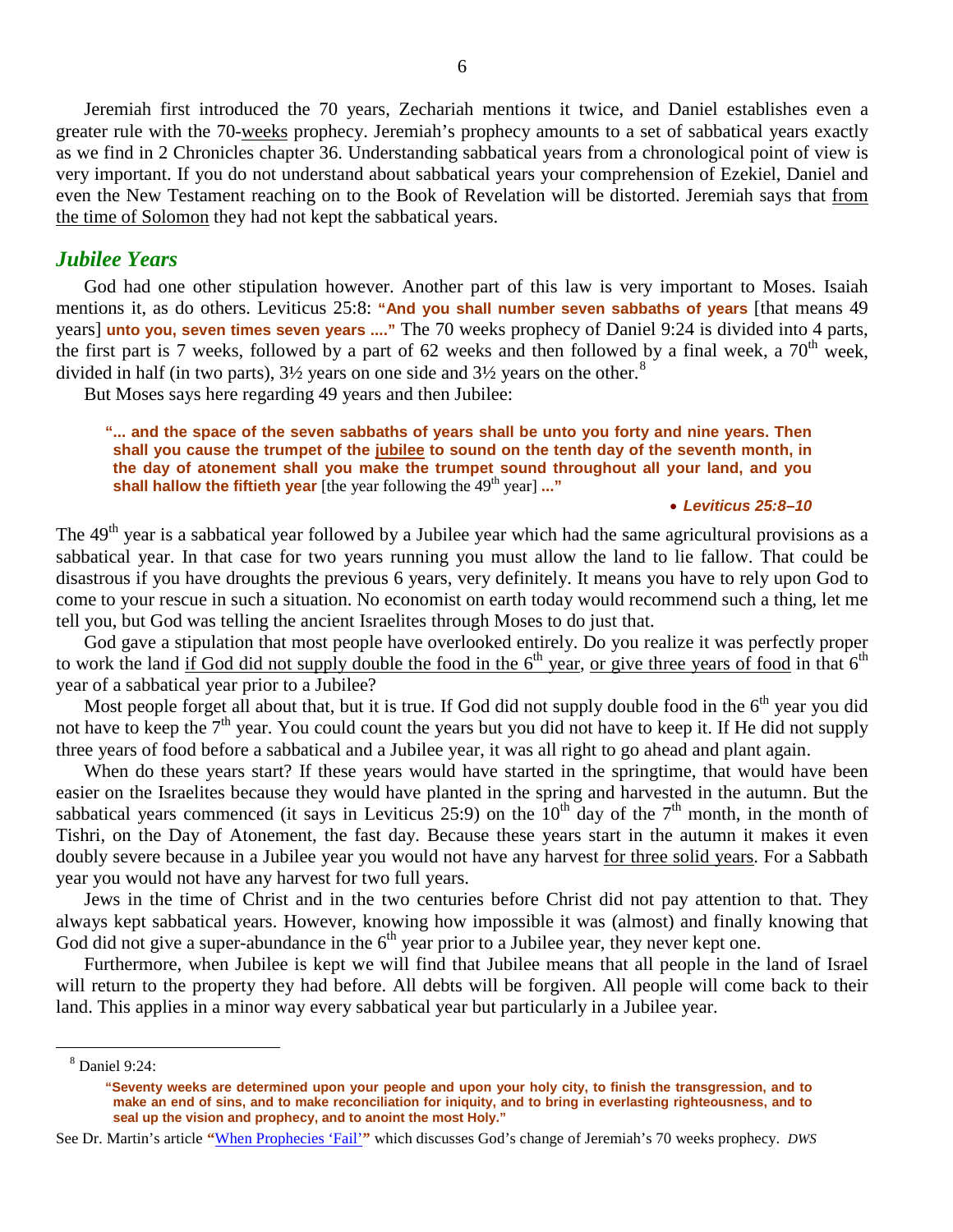## **"A Jubilee shall that fiftieth year be unto you, you shall not sow, neither reap that which grows of itself in it, nor gather the grapes in it of your vine undressed. For it is a Jubilee; it shall be holy unto you; you shall eat the increase thereof out of the field. …"**

## • *Leviticus 25:11–13*

It goes on to say that if you were in debt to a bank or a neighbor, that debt would be canceled every  $50<sup>th</sup>$ year. In a minor way every  $7<sup>th</sup>$  year, major every  $50<sup>th</sup>$ .

The 50<sup>th</sup> year has never been kept in history. This was because God never provided the three years abundance of harvest in the 6<sup>th</sup> year prior to the sabbatical year in a Jubilee period. It goes on to say here in verse 18:

**"Wherefore you shall do my statutes, keep my judgments, and do them; you shall dwell in the land in safety. And the land shall yield her fruit. And you shall eat your fill and dwell therein in safety. And if you shall say, 'What shall we eat the seventh year? behold, we shall not sow, nor gather in our increase'** [to know what they shall eat]**: Then I will command my blessing upon you in the sixth year** [the "Friday year" before the Sabbath]**, and it shall bring forth fruit for three years."**

#### • *Leviticus 25:18–21*

God is talking specifically about the year prior to a Jubilee year, and the  $50<sup>th</sup>$  year as well.

If God gives them that extra abundance they would be able to use the old fruit from the  $6<sup>th</sup>$  year, until the fruits come in and then they could eat the old store. God had a way out for them, that is true. Jubilee was never kept, and Jeremiah was never asked that the Jubilee be kept. But God did expect that sabbatical years be kept.

When Israel was the leading nation on earth, in the time of David and Solomon, they should have kept the sabbatical years, but they did not. Perhaps they had a way out. Perhaps God did not bless them in the  $6<sup>th</sup>$ year. We have no way of knowing. If He did not bless, then it was not necessary to keep the land Sabbath.

We have Jeremiah under inspiration of God and backed by Daniel, saying that the 70 years should have been kept. They did not do so. So God would allow the land itself to have a 70-year period so it could keep its sabbaticals.

The Jubilee year (which has never been kept) will be kept when Jesus Christ comes back. He will restore to the Jews and to all Israelites everything that has been taken away from them since the time of Moses. He shall give it back to them in the great Jubilee that will occur in the future.

When Christ started His ministry in Luke chapter 4, He referred to Isaiah. He came back to the city of Nazareth to speak in the synagogue. He came to the place in Isaiah chapter 61, **"the Spirit of the Lord YHWH is upon me ... to preach good tidings,"** to the world, to the people and to restore all things. He continues:

**"And he came to Nazareth where he had been brought up: and, as his custom was, he went into the synagogue on the Sabbath day, and stood up for to read. And there was delivered unto him the book of the prophet Isaiah. And when he had opened the book he found the place where it was written** [from Isaiah]**,**

**'The Spirit of the Lord is upon me, because he has anointed me to preach the gospel to the poor; he has sent me to heal the brokenhearted, to preach deliverance unto the captives, and recovering of sight to the blind, and to set at liberty** [like a Jubilee, and sabbatical year]**, them that are bruised. To preach the acceptable year of the Lord.'"**

• *Luke 4:16–19*

**"The acceptable year of the Lord,"** designates a Jubilee year. Jesus is reading from Isaiah 61:1–2.

Then it says in Luke 4:20, **"He closed the book, and he gave it again to the minister** [the ruler of the synagogue]**, and Jesus sat down."** Notice what Jesus said about this scripture, talking about a time of redemption, a time of liberty, a time of freedom, a time when they would get back property that they had lost.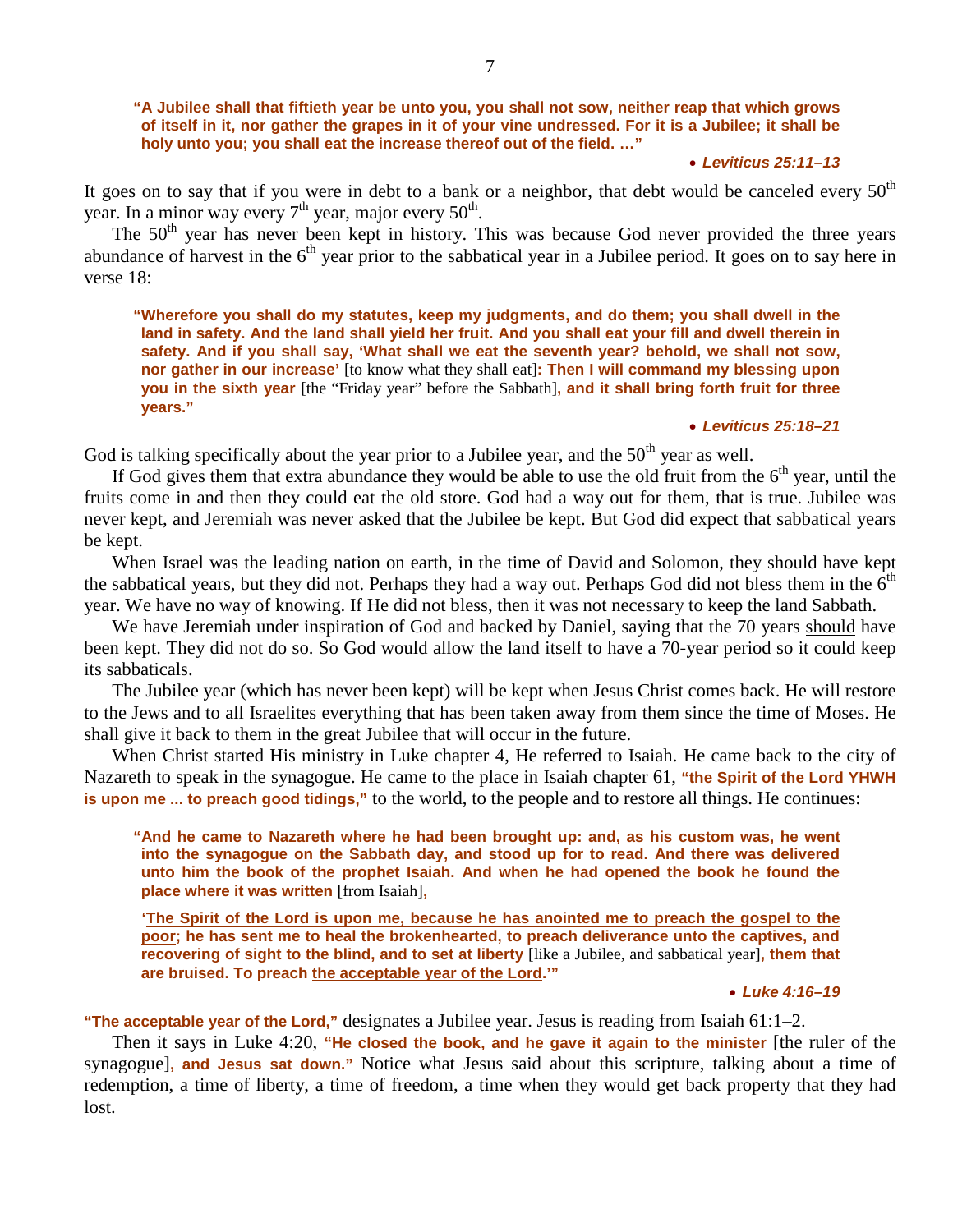#### **"He** [Jesus] **began to say unto them, 'This day is this scripture fulfilled in your ears.'"**

#### • *Luke 4:21*

From that moment in Nazareth Jesus began His teaching ministry of His gospel to the Jews.

All scholars have known this section was a reference to sabbatical years, and particularly to a Jubilee year that Jesus Himself would introduce. He said the Spirit of the Lord would perform these things, but it would be done in the person of Jesus Christ.

What year was this that is mentioned in Luke chapter 4? Jesus had just returned from Jerusalem where He kept Passover and traveled through Samaria and met the Samaritan woman at the well.

After that event he went to Nazareth, to begin His ministry (His custom was to read the lesson) to say that His ministry would fulfill this prophecy. He had never done that before. This particular event occurred in the late spring near Pentecost time. In fact the original Greek says in Luke 4:16 that it was on **"one of the days of the Sabbaths,"** plural, which means in this case a sabbatical year.

The year 27 to 28 AD, beginning with the Day of Atonement 27 AD to the Day of Atonement 28 AD, was a sabbatical year, in the middle of which Jesus started His ministry. You may have wondered perhaps why crowds of several thousand could meet with Him in Galilee and other places. It was because they were off from work. They were not farming that year. They were able to go with Him whenever they could, and He would teach them.

# *Sabbatical Years in the New Testament and Jeremiah* [9](#page-7-0)

That sabbatical year was significant because all of the 70 sabbaticals from Daniel 9:24's 70 weeks, every one of those sabbatical years, led up to that one moment and were fulfilled.

Look in John chapter 2. It is important to understand how the sabbatical years of Jeremiah fit in with the ministry of Christ, and why Jesus waited until this time to begin teaching. Pay close attention. John 2:1 starts, **"And the third day there was a marriage in Cana of Galilee …"** This is when He turned the water into wine. His mother requested He do that and He said to her, "Mine hour is not yet come." Did you note how He said that? It is not time for me to do this yet. But He did it for His mother.

After he left Cana in Galilee he went to the Passover in Jerusalem. The springtime at the full moon and the first month of the year of Nissan (when we have our Passover today), was when they had their Passover. He taught **"in the feast day, many believed in his name, when they saw the miracles which he did"** (John 2:23).

John chapter 3: Nicodemus, a member of the Sanhedrin and one of the ruling 70 judges in Israel, came by night and asked Him, **"Rabbi, we know that you are a teacher come from God"** (John 3:2). Then he asked Him questions about the Spirit. After Jesus replied to Nicodemus, we come to chapter 4 just after Passover,

## **"When therefore the Lord knew how the Pharisees had heard that Jesus made and baptized more disciples than John (though Jesus Himself baptized not, but His disciples)."**

• *John 4:1–2*

Jesus never baptized anyone, but let His disciples baptize on His behalf.

**"He then left Judea** [after the Passover] **and he departed again into Galilee ...** 

**Then he comes to a city of Samaria which is called Sychar, near to the parcel of ground that Jacob gave to his son Joseph."**

• *John 4:3, 5*

There he sat down at Jacob's well. The disciples went to get food. A woman came and the discussion between the Samaritan woman and Christ took place. Christ said that Jerusalem was the place where the

<span id="page-7-0"></span><sup>&</sup>lt;sup>9</sup> For a more extensive discussion of sabbatical years, see Dr. Martin's ["Appendix 4: The Sabbatical Years and Chronology"](http://www.askelm.com/star/star020.htm) from his book *The Star That Astonished the World.* DWS